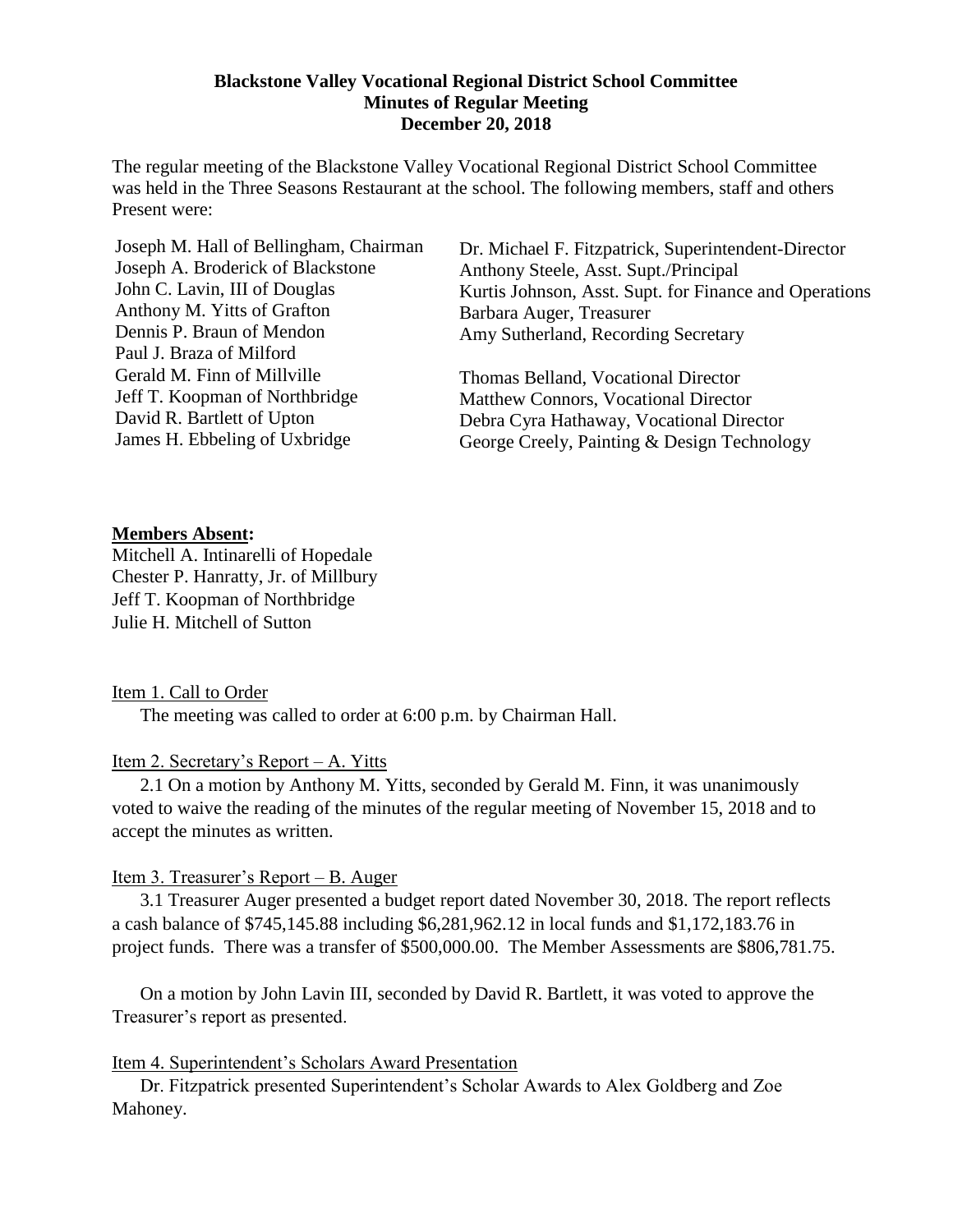## Item 5. Comments by Student Representatives –Jake Stevens & Logan Keefe

Student Representatives Jake Stevens and Logan Keefe informed all that there was a wellorganized Staff Appreciation breakfast. Messages of appreciation were extended to the Muffin House. In the viewpoint of several, the Holiday Fundraiser was a big success with many needy families benefitting from this endeavor. The Student Council extends a heartfelt thank you to the students and families who donated for this fundraiser.

## Item 6. Vocational Directors' Report – T. Belland, M. Connors & C. Hathaway

6.1 A formal presentation was provided in relation to program refinements. The new Advanced Manufacturing Moonlight Program was highlighted. This is a 15-week advanced manufacturing adult program. The Spring session is currently full. The tuition is \$585.00 which includes base tuition, access to online program manual, safety glasses, project supplies and materials. Those completing this program will receive Level 1 Certification. There is research underway concerning the addition of a Level 2 Certification.

6.2 The exploratory report was provided. The charts referenced in the presentation showed the percentages of students receiving their first choice of shop. 88% of the students receive their first choice. Trends are showing that engineering and multi-media shop requests are the top choices. There was a question about if there is a way to analyze the data as to the factors whereby students change after exploratory. School Committee Members Hall, Finn, and Yitts requested a copy of the graphs.

6.3 District Projects: Blackstone Valley Technical has had a total of 277 work project requests. There are a total of 268 remaining work orders. The total of projects invoiced was 227. The total savings for the district taxpayers totals \$71,574.00. The Carriage House project is continuing and work on the interior will be the next step. This will be completed during the winter months. There was a grant received for the exterior which will include masonry work.

6.4 There are currently seventy-four students taking part in Co-op opportunities. This includes repeat employees and many additional new employers. The job connection page has linked past and present students along with future employers. This is a great resource for those seeking summer work or also part and full time employment opportunities. The percentage of out of district employees is 41% and in district employees is 59%.

6.5 & 6.6 General Advisory Committee Update was provided. Peter Wojnar was not able to attend the meeting but Mr. Jim Floyd was present to provide an update. There are currently 472 members of the Advisory Committee. The Committee held its traditional advisory dinner. There were 300 members who attended this event. It was quite successful. The fundraising efforts will be used for senior class awards.

# Item 7. Facilities Subcommittee Report – J. Lavin

Mr. Lavin provided an update from the facilities subcommittee. There was work done on the boiler. There was a donation of a forklift truck. This will be a nice addition to the fleet. The alternator needed to be replaced. There will need to be training and certification to be able to use the forklift truck. A list of those who have the certification and training will be kept in the truck. This needs to be done for liability purposes. This training will be once a year. The grease traps in the kitchen will be cleaned the week of December  $26<sup>th</sup>$ . This needs to be completed twice a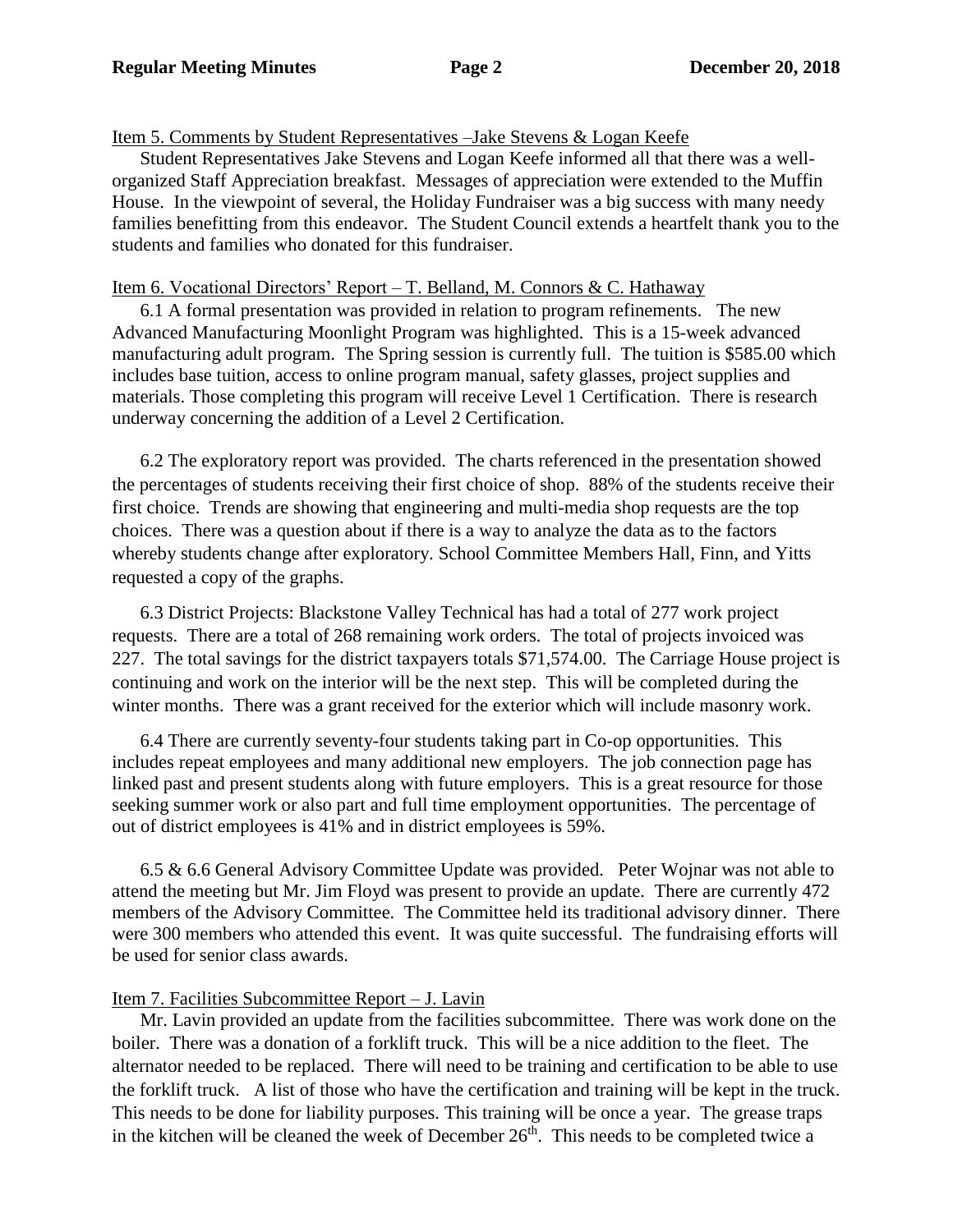year. There is research being done regarding getting another compressor for the school for back up purposes. There is space for the compressor but there may need to be some electrical and plumbing done for this. This will be an item placed on the January 2019 Capital list. The backflow inspections will be taking place on December 28, 2018. The tile in the kitchen will be replaced the week of December 21<sup>st</sup> when the students are on vacation.

Principal, Antony Steele explained that the snow fleet is ready for the winter. There are five trucks which have the capability to plow. The school in the process of upgrading the school furnace.

## Item 8. Asst. Supt. for Finance/Operations – K. Johnson

It was explained that some of the sophomore students went to Milford School System to teach a lesson on handwashing and the importance of this. The sophomores also left the students backpacks with goodies to donate to students in need.

8.1 Wellness Fair Report: Mr. Johnson explained that it was a successful wellness fair. The philosophy is a health teacher is a better teacher. The employees were introduced to healthy living habits. There was also information presented around Harvard Pilgrim Health Plan and education for reducing premiums. There were four to five workshops on this topic.

8.2 There are no line item transfers needed.

## 8.3 Donation Approvals:

a. Blackstone Valley Vocational Regional School District is in receipt of a donation of a 2003 Ford F250 (VIN #1FTNF21L93ED17825) from Harbor Management. On a motion by John Lavin III, seconded by Gerald Finn, it was voted to accept the donation of a 2003 Ford F250 from Harbor Management.

b. Blackstone Valley Vocational Regional School District is in receipt of a donation of a 2002 Dodge Ram 2500 (VIN #3B6KF26Z42M204605) with an estimated value of \$4,635 for our tax-exempt organization. On a motion by John Lavin III, seconded by David R. Bartlett, it was voted to accept the donation of a 2002 Dodge Ram.

## Item 9. Assistant Superintendent-Director's Report – A. Steele

9.1 The Vocational and Career & Curriculum Night took place on November 15, 2018. This was a well attended event.

9.2 The BVT Fall Sports Award Ceremony took place on Tuesday, November 20, 2018. A pamphlet of the awards was provided to all the members. It was an extremely successful Fall sports season.

9.3 The parent/applicant Open House Night took place on November 28, 2018. There were over 3,000 visitors throughout the evening. This event was well attended.

9.4 The Sophomore Ring Ceremony and Dance was held on November 30, 2018. There was a recommendation by A. Steele to have a pin ceremony to include more students in this event.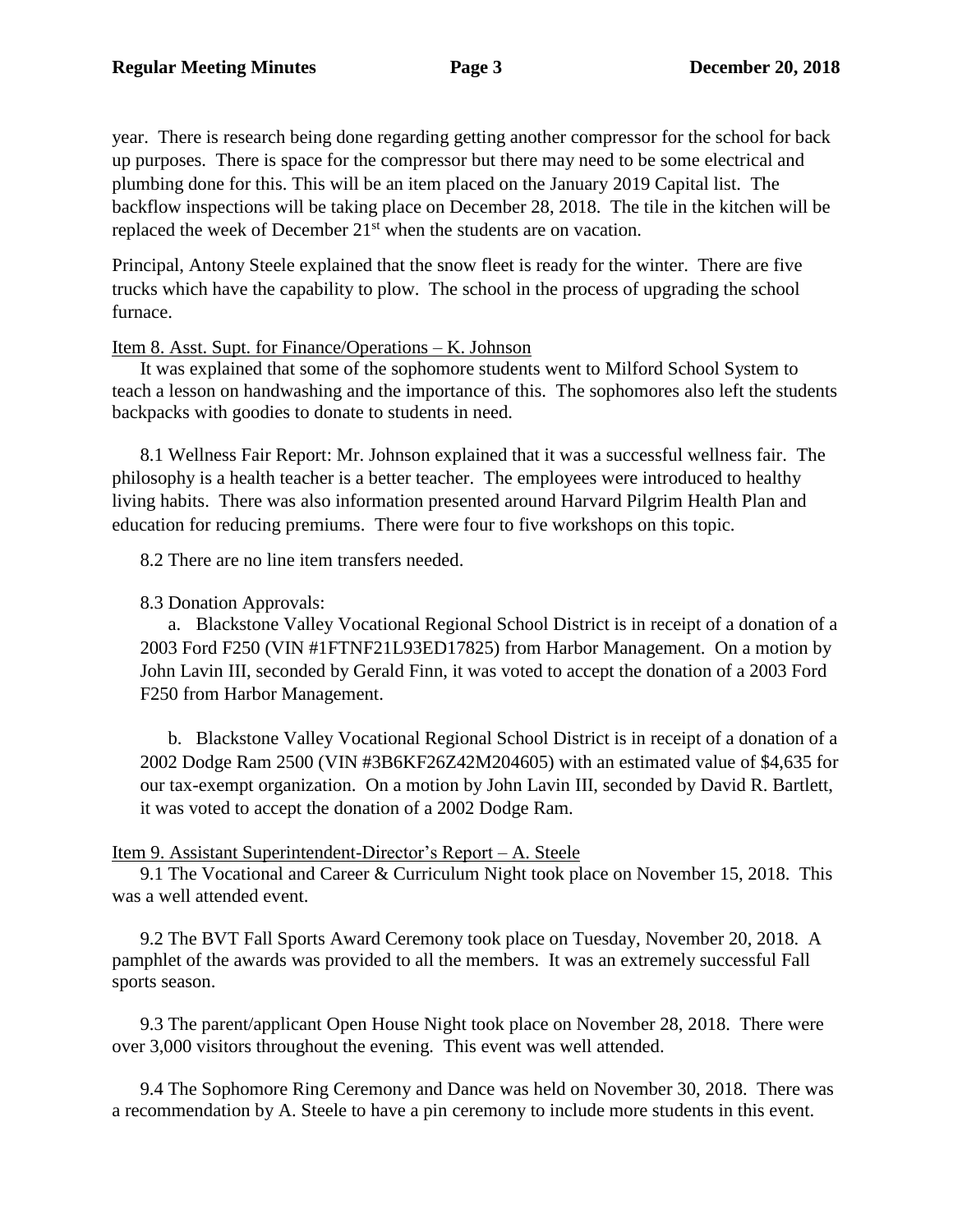9.5 Out-of-State Trips:

a. There will be a proposed trip to Yale University at New Haven Connecticut on January  $17<sup>th</sup>$  to January 20, 2019. This trip will include 20 students and two chaperones. The students will be taking part in a Model UN. This trip will assist the students in developing leadership skills, public speaking and teamwork skills.

b. The Ski and Snowboard Club will be taking a trip to Mount Snow in Dover, Vermont on Saturday, February 9, 2019. This is an Annual Saturday Ski & Snowboard Club Outing. The number of students attending will be 40-50. The proposed mode of travel will be FTI Charter Coach.

# Item 10. Budget Subcommittee Report – J. Lavin

Mr. Lavin explained that the calendar for the budget making process is in progress. There will be brainstorming sessions about possible cost saving measures. This will be presented at a follow-up meeting.

10.1 The first round line item series 1000, 3000, 4000, 5000, and 8000 will be discussed during the next fiscal year budget process.

10.2 Salary, Wages and Fringe Benefits will be also discussed further during the budget process.

# Item 11. Superintendent-Director's Report – M. Fitzpatrick

11.1 The School Committee was provided with a Health Care Benefit presentation. The school is in preliminary negotiations with Harvard Pilgrim and Fallon to secure the best rates.

11.2 There were two noted donations:

a. Milford Federal Bank issued a check in the amount of \$3,500.00 for sponsorship of a student transport van.

b. New England School Development Council (NESDEC) provided a grant in the amount of \$7,200.00 The funds will be used to support a regional professional development event entitled Symposium on a Civics Curriculum Interdisciplinary Endeavor. The activity includes an American Revolution re-enactment.

11.3 Painting and Design Instructor, George Creely, submitted a letter of retirement dated November 18, 2018 from his teaching position on June 30, 2019. Dr. Fitzpatrick wishes him the very best. The Committee is also in receipt of another resignation letter dated November 19, 2018 from Nicole Forman as the Communication Coordinator and District Recording Secretary.

11.4 The Committee received the FY19 Superintendent Goals – Progress Report. This report breaks down the matrix into Standard I: Instructional Leadership; Standard II Management and Operation's; Standard III: Family and Community Engagement, and Standard IV: Professional Culture. Within each section there are recommended goals.

11.5 The Committee was asked to authorize a vote for the annual Superintendent's Gourmet Dinner Fund Raising event to be held in Upton on March 21, 2019. This year's theme will be the Country of Greece.